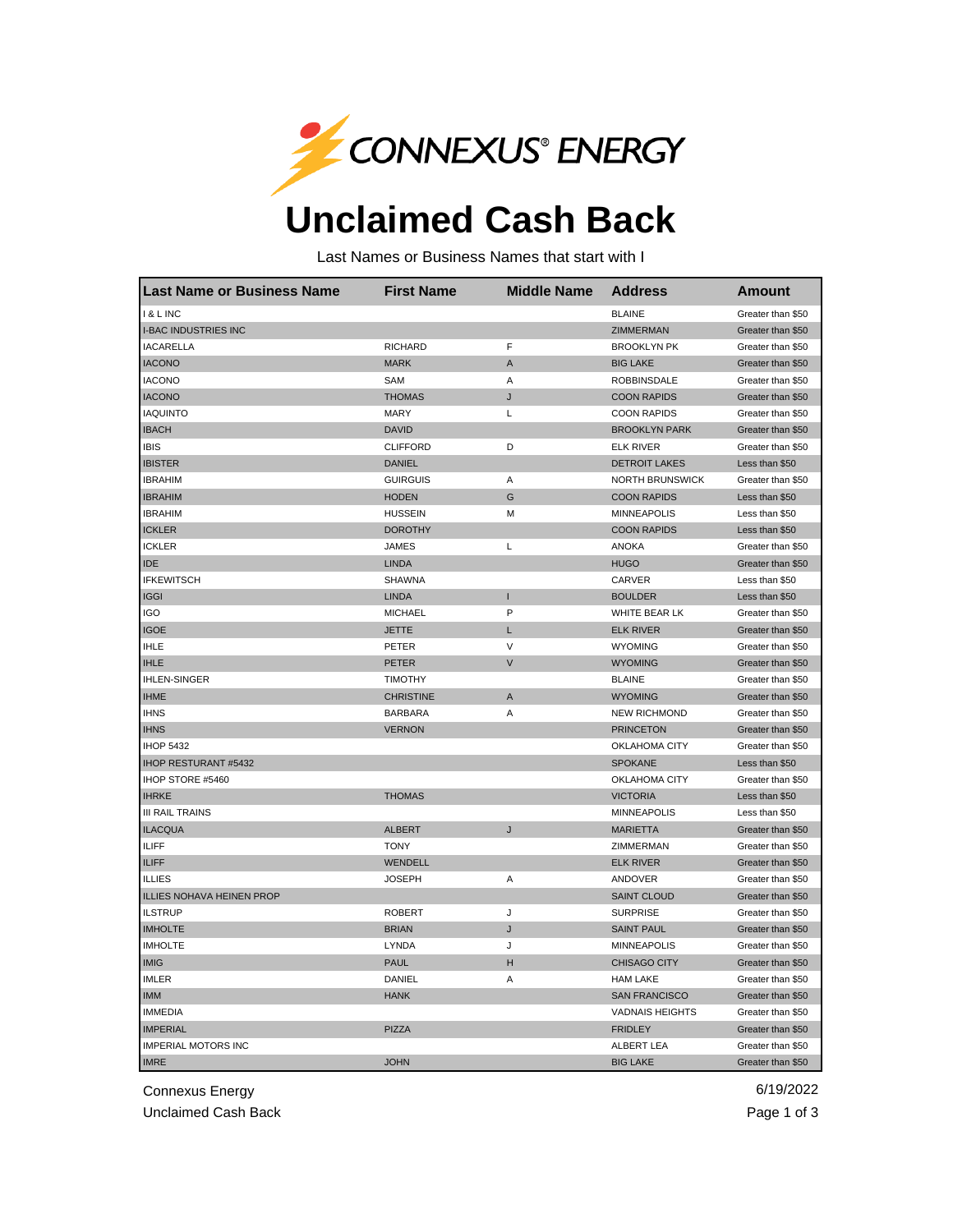| <b>Last Name or Business Name</b>           | <b>First Name</b> | <b>Middle Name</b> | <b>Address</b>            | Amount                                 |
|---------------------------------------------|-------------------|--------------------|---------------------------|----------------------------------------|
| & MILBRANDT JE<br><b>IMRE SUSAN</b>         |                   |                    | <b>BIG LAKE</b>           | Greater than \$50                      |
| <b>IMSDAHL</b>                              | <b>CHRIS</b>      |                    | <b>BLAINE</b>             | Less than \$50                         |
| <b>INC</b>                                  | <b>HOME PRIDE</b> |                    | <b>FRIDLEY</b>            | Less than \$50                         |
| IND SCHOOL DIST #279                        |                   |                    | <b>OSSEO</b>              | Greater than \$50                      |
| IND SCHOOL DIST #279                        |                   |                    | OSSEO                     | Greater than \$50                      |
| <b>INDERIEDEN</b>                           | <b>CHARLES</b>    |                    | <b>ELK RIVER</b>          | Less than \$50                         |
| <b>INDERLEE</b>                             | <b>DUANE</b>      |                    | <b>BLAINE</b>             | Less than \$50                         |
| <b>INDERLEE</b>                             | J                 | Κ                  | <b>ANOKA</b>              | Less than \$50                         |
| <b>INDERLEE</b>                             | LAURIE            |                    | <b>COON RAPIDS</b>        | Less than \$50                         |
| <b>INDRELEE</b>                             | <b>HOLLY</b>      | F                  | <b>MONTICELLO</b>         | Greater than \$50                      |
| INDUSTRIAL AUTOMATION ENGINEERING           |                   |                    | CAMBRIDGE                 | Greater than \$50                      |
| <b>INDUSTRIAL MACHINERY</b>                 |                   |                    | <b>MINNEAPOLIS</b>        | Greater than \$50                      |
| <b>INGALLS</b>                              | <b>BRADLEY</b>    |                    | <b>BLAINE</b>             | Greater than \$50                      |
| <b>INGALLS BRAD G</b><br>&                  |                   |                    | <b>BROOKLYN CENTER</b>    | Less than \$50                         |
| <b>INGEBRAND</b>                            | <b>JOSEPH</b>     |                    | PERHAM                    | Greater than \$50                      |
| <b>INGEBRETSON</b>                          | CAROL             |                    | <b>MAPLE GROVE</b>        | Less than \$50                         |
| <b>INGEBRETSON</b>                          | <b>THOMAS</b>     |                    | <b>COON RAPIDS</b>        | Greater than \$50                      |
| <b>INGEMANSEN</b>                           | <b>BERTAND</b>    | Г                  | <b>BLAINE</b>             | Greater than \$50                      |
| <b>INGEMANSEN</b>                           | <b>TODD</b>       |                    | <b>BLAINE</b>             | Less than \$50                         |
| <b>INGERSOLL</b>                            | <b>KELLY</b>      | Г                  | <b>RAMSEY</b>             | Greater than \$50                      |
| <b>INGERSON</b>                             | GEORGE            | L                  | <b>MINNEAPOLIS</b>        | Less than \$50                         |
| <b>INGVALSON</b>                            | <b>CHAS</b>       |                    | <b>COON RAPIDS</b>        | Less than \$50                         |
| INLAND COMMERCIAL PROP MGMT INC*            |                   |                    | CHARLOTTE                 | Greater than \$50                      |
| INLAND COMMERCIAL PROP MGMT INC*            |                   |                    | <b>CHARLOTTE</b>          | Greater than \$50                      |
| INLAND COMMERCIAL PROP MGMT INC*            |                   |                    | CHARLOTTE                 | Less than \$50                         |
| <b>INLINE MARKETING CORPORATION</b>         |                   |                    | <b>BLAINE</b>             | Less than \$50                         |
| <b>INMAN</b>                                | <b>MICHAEL</b>    | Т                  | <b>STACY</b>              | Greater than \$50                      |
| <b>INMAN</b>                                | <b>ROBBIE</b>     |                    | <b>ISANTI</b>             | Greater than \$50                      |
| <b>INSPIRATIONS</b>                         | <b>BOOK</b>       |                    | ANDOVER                   | Greater than \$50                      |
| <b>INTEGRITY</b>                            | <b>PROPERTY</b>   |                    | <b>MAPLEWOOD</b>          | Greater than \$50                      |
| <b>INTEGRITY ENG INC</b>                    |                   |                    |                           |                                        |
| <b>INTERNATIONAL</b>                        | <b>VIDEO</b>      |                    | ZIMMERMAN<br><b>ANOKA</b> | Greater than \$50<br>Greater than \$50 |
|                                             |                   |                    |                           |                                        |
| <b>INTRA FINANCIAL CORP</b><br><b>IPPEL</b> |                   | Г                  | <b>BLAINE</b>             | Greater than \$50                      |
| <b>IRELAND</b>                              | <b>JOHN</b>       |                    | <b>RAMSEY</b>             | Greater than \$50                      |
|                                             | LINDA             |                    | <b>MINNEAPOLIS</b>        | Less than \$50                         |
| <b>IRET PROPERTIES</b>                      |                   |                    | <b>EDEN PRAIRIE</b>       | Less than \$50                         |
| <b>IRUSOTA</b>                              | <b>JEANNE</b>     | F                  | <b>CLOQUET</b>            | Less than \$50                         |
| <b>IRVIN</b>                                | <b>KAREN</b>      | <b>KAY</b>         | <b>SAINT PAUL</b>         | Greater than \$50                      |
| <b>IRVIN</b>                                | <b>THOMAS</b>     |                    | <b>LINO LAKES</b>         | Greater than \$50                      |
| <b>IRVINE</b>                               | <b>WILLIAM</b>    |                    | <b>ELK RIVER</b>          | Greater than \$50                      |
| <b>IRWIN</b>                                | JOHN              | н                  | <b>BURNSVILLE</b>         | Greater than \$50                      |
| <b>IRWIN</b>                                | <b>JON</b>        | S                  | <b>BUFFALO</b>            | Greater than \$50                      |
| <b>IRWIN</b>                                | <b>RICHARD</b>    | J                  | <b>BUFFALO</b>            | Greater than \$50                      |
| <b>IRWIN</b>                                | <b>ROBERT</b>     | W                  | <b>BLAINE</b>             | Less than \$50                         |
| <b>ISAACSON</b>                             | <b>CHRIS</b>      | S                  | <b>WYOMING</b>            | Greater than \$50                      |
| <b>ISAACSON</b>                             | <b>DELORES</b>    |                    | <b>MINNEAPOLIS</b>        | Greater than \$50                      |
| <b>ISAACSON</b>                             | <b>JOHN</b>       | Ε                  | <b>BLAINE</b>             | Greater than \$50                      |
| <b>ISAACSON</b>                             | <b>KEITH</b>      | н                  | <b>SAINT PAUL</b>         | Less than \$50                         |
| <b>ISAACSON</b>                             | MARK              | J                  | <b>COON RAPIDS</b>        | Greater than \$50                      |
| <b>ISAACSON</b>                             | <b>SCOTT</b>      |                    | <b>MINNEAPOLIS</b>        | Greater than \$50                      |
| <b>ISAKSON</b>                              | VERNER            | F                  | CRYSTAL                   | Less than \$50                         |
| <b>ISANTI</b>                               | <b>HARDWARE</b>   | <b>HANK</b>        | <b>ISANTI</b>             | Greater than \$50                      |
| ISANTI                                      | <b>RECYCLING</b>  |                    | ISANTI                    | Greater than \$50                      |
| <b>ISANTI AGENCY INC</b>                    |                   |                    | <b>ISANTI</b>             | Greater than \$50                      |
| <b>ISANTI CUSTOM MEATS-LARSON</b>           |                   |                    | <b>ISANTI</b>             | Greater than \$50                      |
| <b>ISANTI FARMERS CREAMERY</b>              |                   |                    | ALEXANDRIA                | Greater than \$50                      |

Connexus Energy 6/19/2022

Unclaimed Cash Back **Page 2 of 3**